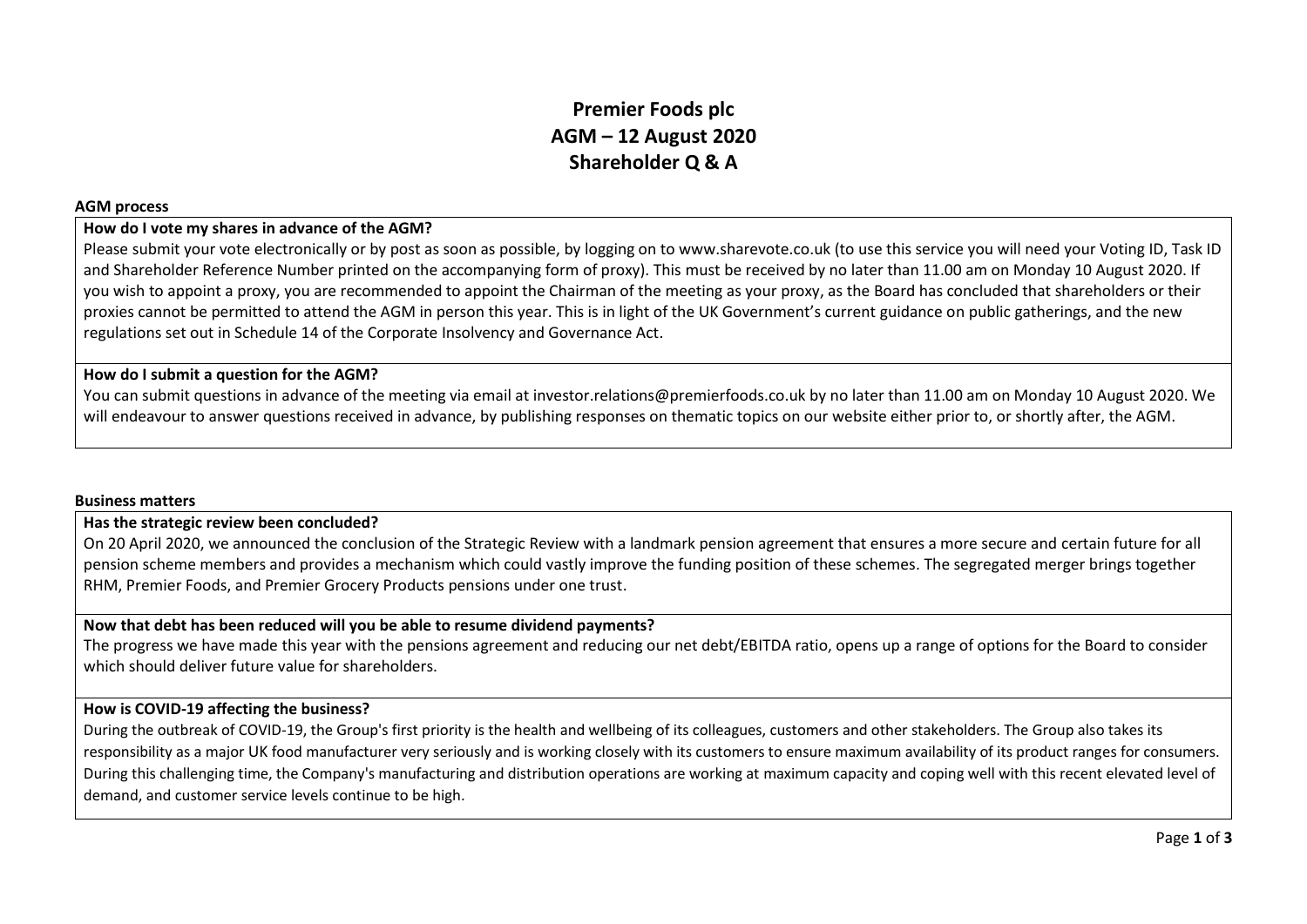As announced on 29 July 2020, we continued to see strong demand for our Grocery brands in Q1, with consumers eating the vast majority of their meals at home. We have grown faster than our categories during this period, both in standard retail and online channels. This reflects not only the strength of our market leading brands but also the excellent performance of our colleagues across the supply chain to ensure product availability while working in close collaboration with our customers to meet this elevated demand.

Q2 sales have started strongly, however the Group anticipates this trend to normalise through the quarter as consumers gradually return to eating out of home. Looking to the full year, the Group expects to make further progress as it continues to employ its successful branded growth model strategy, which has been instrumental in delivering twelve successive quarters of UK revenue growth. Recently upgraded expectations for FY20/21 are unchanged, which includes anticipated further Net debt reduction this year.

## **What are you doing to address the performance for the International business?**

We believe there is a clear opportunity for the brands to grow internationally. Having reviewed the International strategy, we are adopting a new and different approach going forward to deliver a sustainable profitable business as we have successfully done with the UK.

#### **What will be the impact of Brexit on the business?**

The UK's withdrawal from the EU has the potential to significantly change the terms of trade which currently exist between the EU and the United Kingdom. The Group will continue to monitor the ongoing political situation and upcoming trade negotiations. While the outcome of these talks is difficult to predict, the Group has considered a number of different scenarios and appropriate mitigation plans have been developed. Our fundamental objective is to ensure that we offer continuity of service and supply to our customers, wherever they are.

## **ESG (environmental, social and governance) matters**

## **Do you have plans to improve the ethnic and gender diversity within senior management and the workforce more broadly?**

The Board is committed to creating an inclusive and diverse culture across the whole organisation and details of our approach to diversity and inclusion are set out in the Responsibility section of our annual report which can be accessed [here.](https://www.premierfoods.co.uk/Investors/Results-Centre.aspx) This outlines:

- The Group's commitment to developing an inclusive culture across the business;
- An equality policy statement, approved by the Board in 2017;
- The activities of the diversity working group, which monitors progress against key areas of this statement and reports annually to the Board; and
- The company-wide Diversity and Inclusion programme in 2019.

In addition, a senior member of HR team has recently been appointed Director of Culture and Talent, in which D&I forms a significant part of her new role. We brief both our internal and external recruitment teams on the importance of presenting balanced shortlists with regard to all aspects of diversity (albeit we do not operate a quota system and appoint on merit). This covers both Board appointments and recruitment at all levels within the Group.